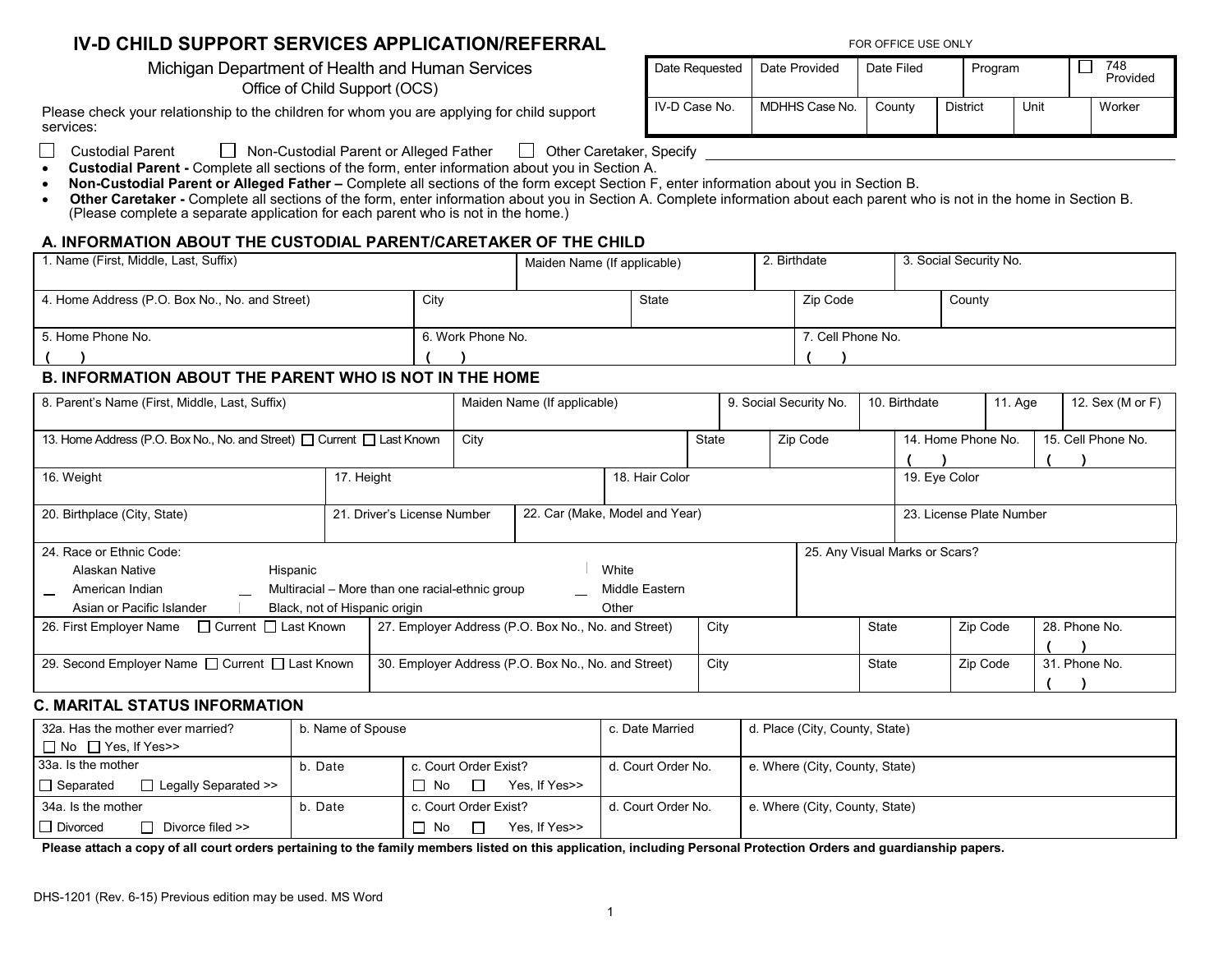#### **D. INFORMATION ABOUT CHILD(REN) Child One (Please include separate pages if more than three children)**

| 35a. Child's Full Name (First, Middle, Last, Suffix)                                                                                                                                                                                                     |      |                                                             | b. Birthdate                                                                             |                                                                     | c. Social Security Number |           |                        |  |  |
|----------------------------------------------------------------------------------------------------------------------------------------------------------------------------------------------------------------------------------------------------------|------|-------------------------------------------------------------|------------------------------------------------------------------------------------------|---------------------------------------------------------------------|---------------------------|-----------|------------------------|--|--|
| e. City, County & State of Birth                                                                                                                                                                                                                         |      |                                                             | f. Who paid for the birth of child (Medicaid, Private Insurance, Mother, Father, Other)? |                                                                     |                           |           |                        |  |  |
| g. When and where did the mother become pregnant?                                                                                                                                                                                                        |      |                                                             |                                                                                          |                                                                     |                           |           |                        |  |  |
| Date                                                                                                                                                                                                                                                     | City |                                                             | County                                                                                   | State                                                               |                           |           |                        |  |  |
| h. Has the father completed a document admitting he is the father of the child, such as an Affidavit of Parentage or is there a court order establishing paternity? $\Box$ Yes<br>If yes, provide the following information about that document:         |      |                                                             |                                                                                          | $\Box$ No                                                           |                           |           |                        |  |  |
| Date                                                                                                                                                                                                                                                     | City |                                                             | County                                                                                   | State                                                               |                           |           |                        |  |  |
| CHILD'S HEALTH CARE COVERAGE INFORMATION (attach copy of card(s), front & back)                                                                                                                                                                          |      |                                                             |                                                                                          |                                                                     |                           |           |                        |  |  |
| 36a. Policy Holder's Name                                                                                                                                                                                                                                |      | b. Health Care Company Name (Non-Medicaid)                  |                                                                                          | c. Coverage Type<br>$PPO \Box PPOM \Box$<br>Traditional $\square$   |                           |           | d. Policy or Group No. |  |  |
| <b>Child Two</b>                                                                                                                                                                                                                                         |      |                                                             |                                                                                          |                                                                     |                           |           |                        |  |  |
| 37a. Child's Full Name (First, Middle, Last, Suffix)                                                                                                                                                                                                     |      |                                                             | b. Birthdate                                                                             | c. Social Security Number                                           |                           |           | d. Sex (M or $F$ )     |  |  |
| e. City, County & State of Birth                                                                                                                                                                                                                         |      |                                                             | f. Who paid for the birth of child (Medicaid, Private Insurance, Mother, Father, Other)? |                                                                     |                           |           |                        |  |  |
| g. When and where did the mother become pregnant?                                                                                                                                                                                                        |      |                                                             |                                                                                          |                                                                     |                           |           |                        |  |  |
| Date                                                                                                                                                                                                                                                     | City |                                                             | County                                                                                   | State                                                               |                           |           |                        |  |  |
| h. Has the father completed a document admitting he is the father of the child, such as an Affidavit of Parentage or is there a court order establishing paternity? $\Box$ Yes<br>If yes, provide the following information about that document:         |      |                                                             |                                                                                          |                                                                     |                           | $\Box$ No |                        |  |  |
| Date                                                                                                                                                                                                                                                     | City |                                                             | County                                                                                   | State                                                               |                           |           |                        |  |  |
| CHILD'S HEALTH CARE COVERAGE INFORMATION (attach copy of card(s), front & back)                                                                                                                                                                          |      |                                                             |                                                                                          |                                                                     |                           |           |                        |  |  |
| b. Health Care Company Name (Non-Medicaid)<br>38a. Policy Holder's Name                                                                                                                                                                                  |      | c. Coverage Type<br>$PPO \Box PPOM \Box$ Traditional $\Box$ |                                                                                          |                                                                     | d. Policy or Group No.    |           |                        |  |  |
| <b>Child Three</b>                                                                                                                                                                                                                                       |      |                                                             |                                                                                          |                                                                     |                           |           |                        |  |  |
| 39a. Child's Full Name (First, Middle, Last, Suffix)                                                                                                                                                                                                     |      |                                                             | b. Birthdate                                                                             | c. Social Security Number                                           |                           |           | d. Sex (M or F)        |  |  |
| e. City, County & State of Birth                                                                                                                                                                                                                         |      |                                                             | f. Who paid for the birth of child (Medicaid, Private Insurance, Mother, Father, Other)? |                                                                     |                           |           |                        |  |  |
| g. When and where did the mother become pregnant?                                                                                                                                                                                                        |      |                                                             |                                                                                          |                                                                     |                           |           |                        |  |  |
| Date                                                                                                                                                                                                                                                     | City |                                                             | County                                                                                   |                                                                     | State                     |           |                        |  |  |
| h. Has the father completed a document admitting he is the father of the child, such as an Affidavit of Parentage or is there a court order establishing paternity? □ Yes<br>$\Box$ No<br>If yes, provide the following information about that document: |      |                                                             |                                                                                          |                                                                     |                           |           |                        |  |  |
| Date                                                                                                                                                                                                                                                     | City |                                                             | County                                                                                   | State                                                               |                           |           |                        |  |  |
| CHILD'S HEALTH CARE COVERAGE INFORMATION (attach copy of card(s), front & back)                                                                                                                                                                          |      |                                                             |                                                                                          |                                                                     |                           |           |                        |  |  |
| 40a. Policy Holder's Name                                                                                                                                                                                                                                |      | b. Health Care Company Name (Non-Medicaid)                  |                                                                                          | d. Policy or Group No.<br>PPO $\Box$ PPOM $\Box$ Traditional $\Box$ |                           |           |                        |  |  |